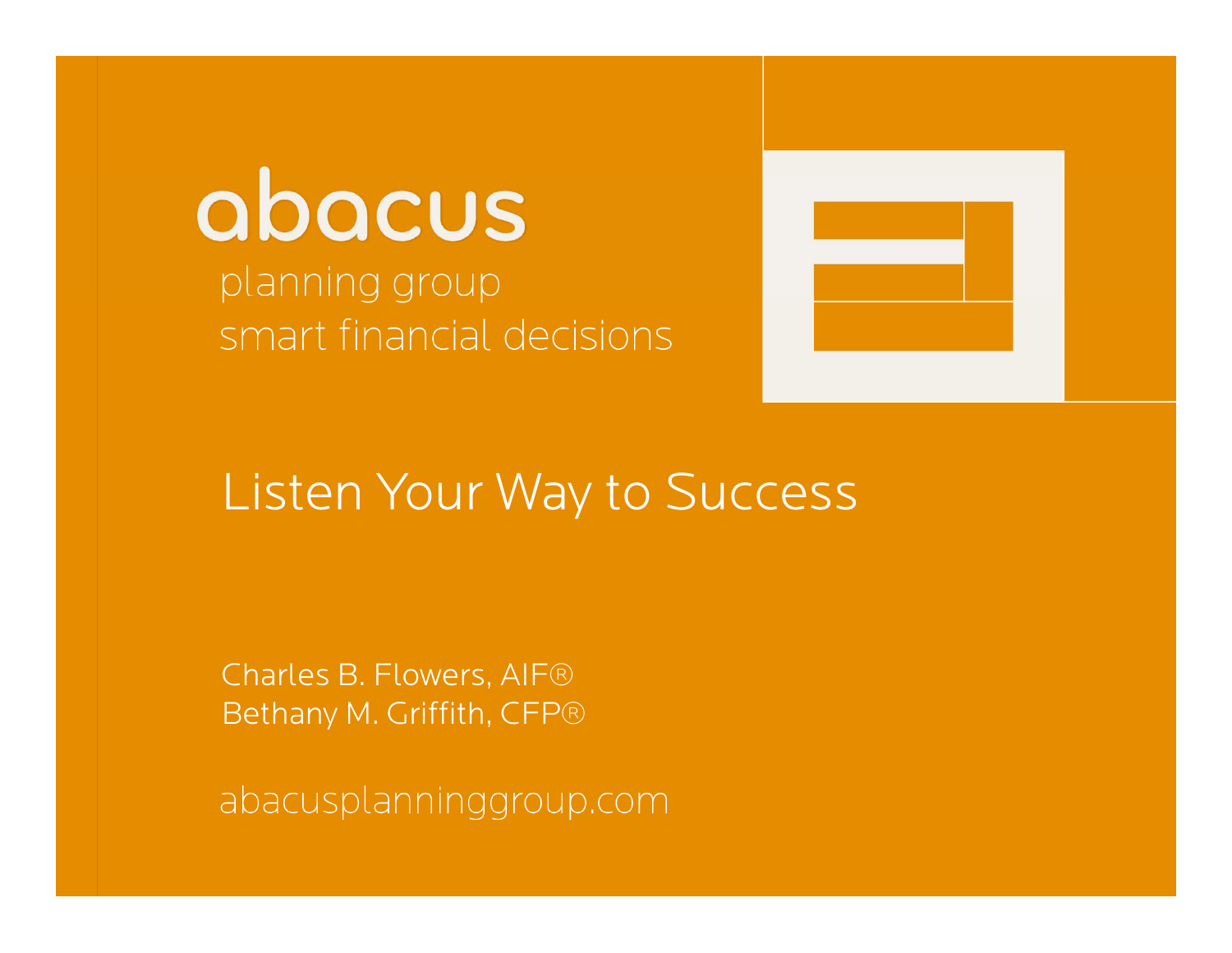#### abacus



#### Overview

- **L** Communication goals
- **E** Effective interviewing
- Active listening  $\Box$
- Communicating about the process of advising  $\Box$
- Managing yourself 曰
- Speaking the client's language  $\blacksquare$
- Communicating at networking events  $\Box$

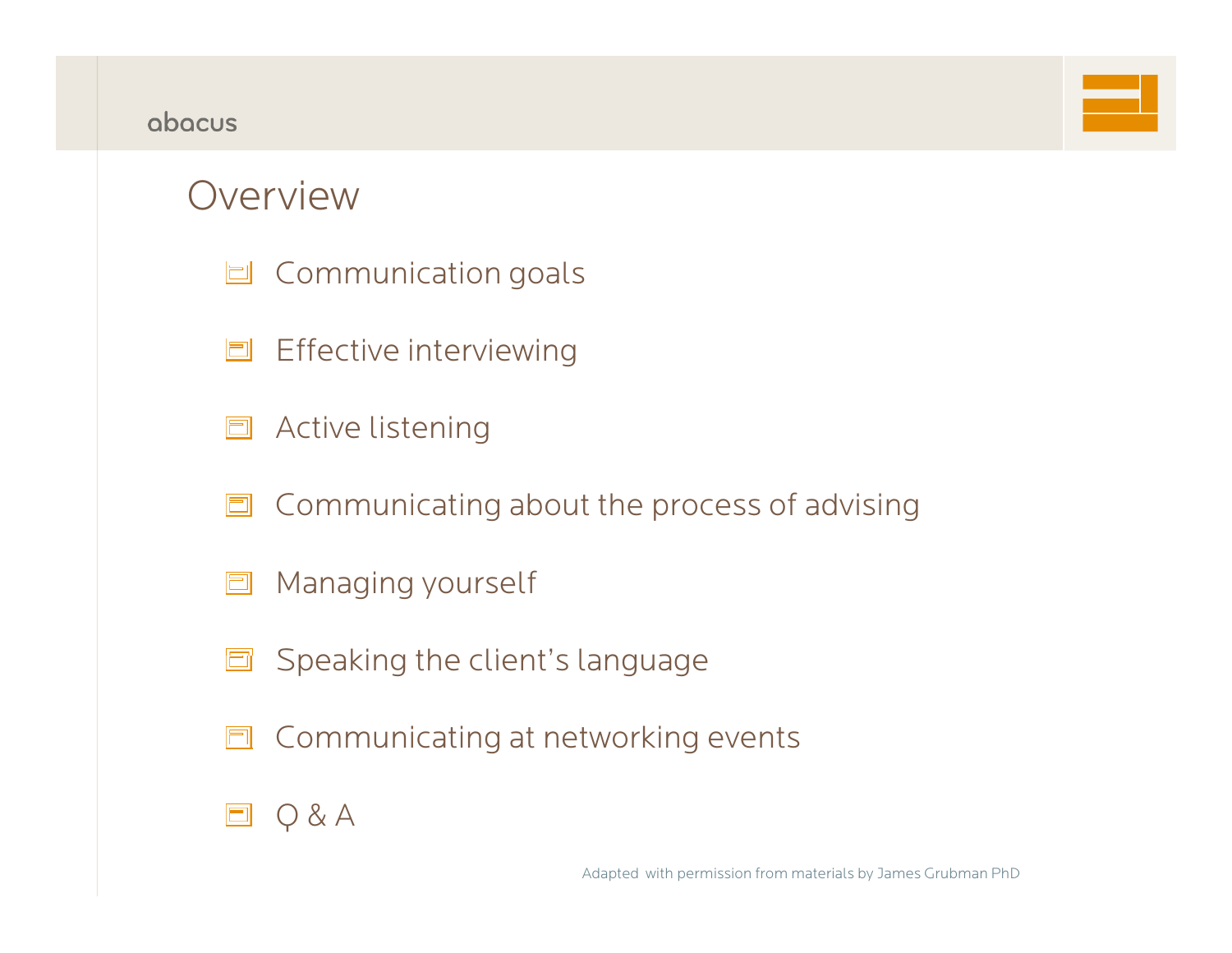|  | abacus |
|--|--------|
|--|--------|



### Communication goals

 $\Box$  Take the time to listen

**O** Comment about client's reactions with understanding

Remember the client's issues come first

 $\Box$  Remember the need to build, maintain, and repair trust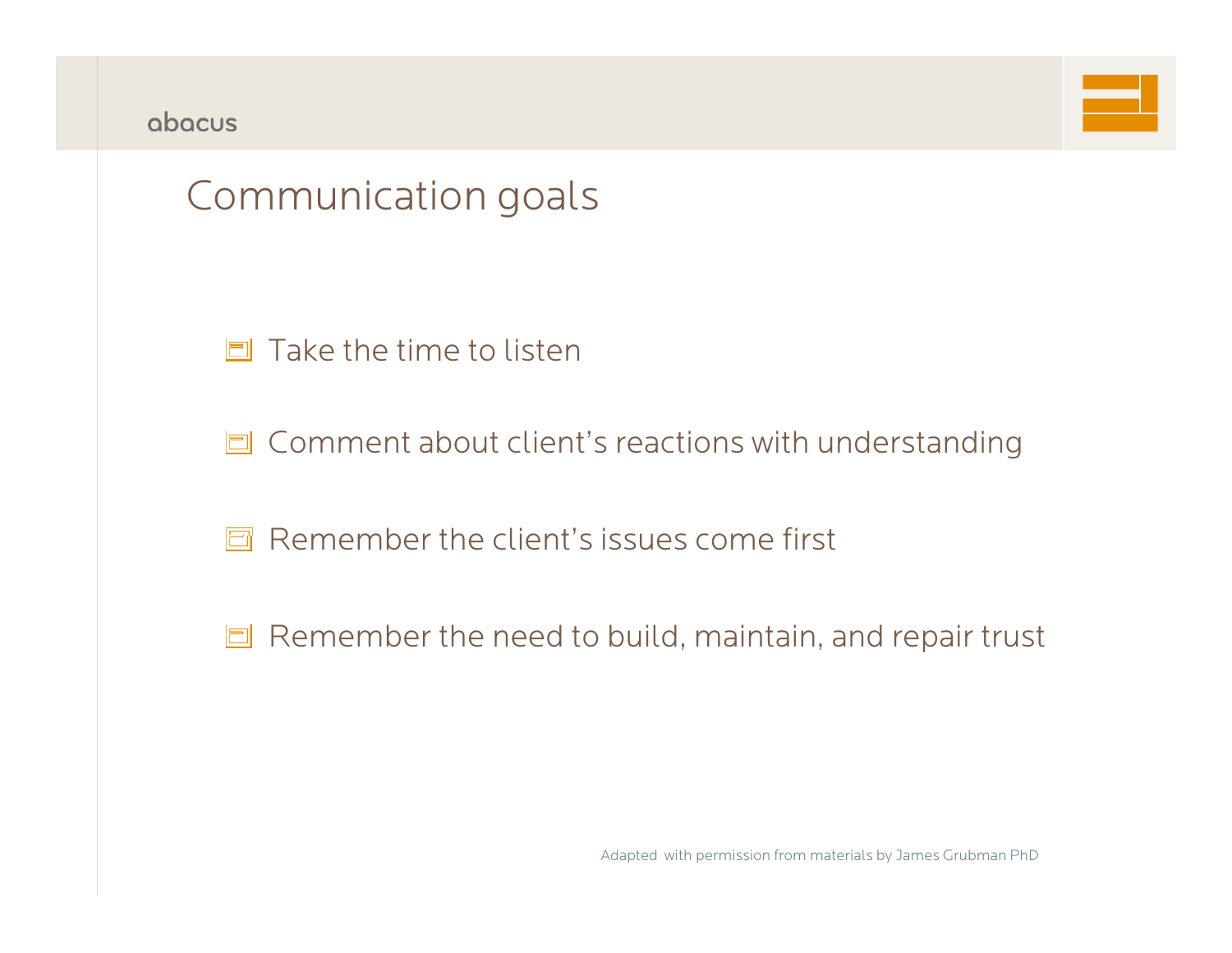## The basics of active listening

Uses reflective statements about feelings, showing

empathy

- Use effective interviewin g skills
	- Door openers
	- Open-ended questions
	- Clarifying questions

#### 同 Feed back an understanding of speaker's message

- Use only one or two sentences
- Use a feeling word, not a thinking word

Allow the speaker to then: confirm, modify, or reject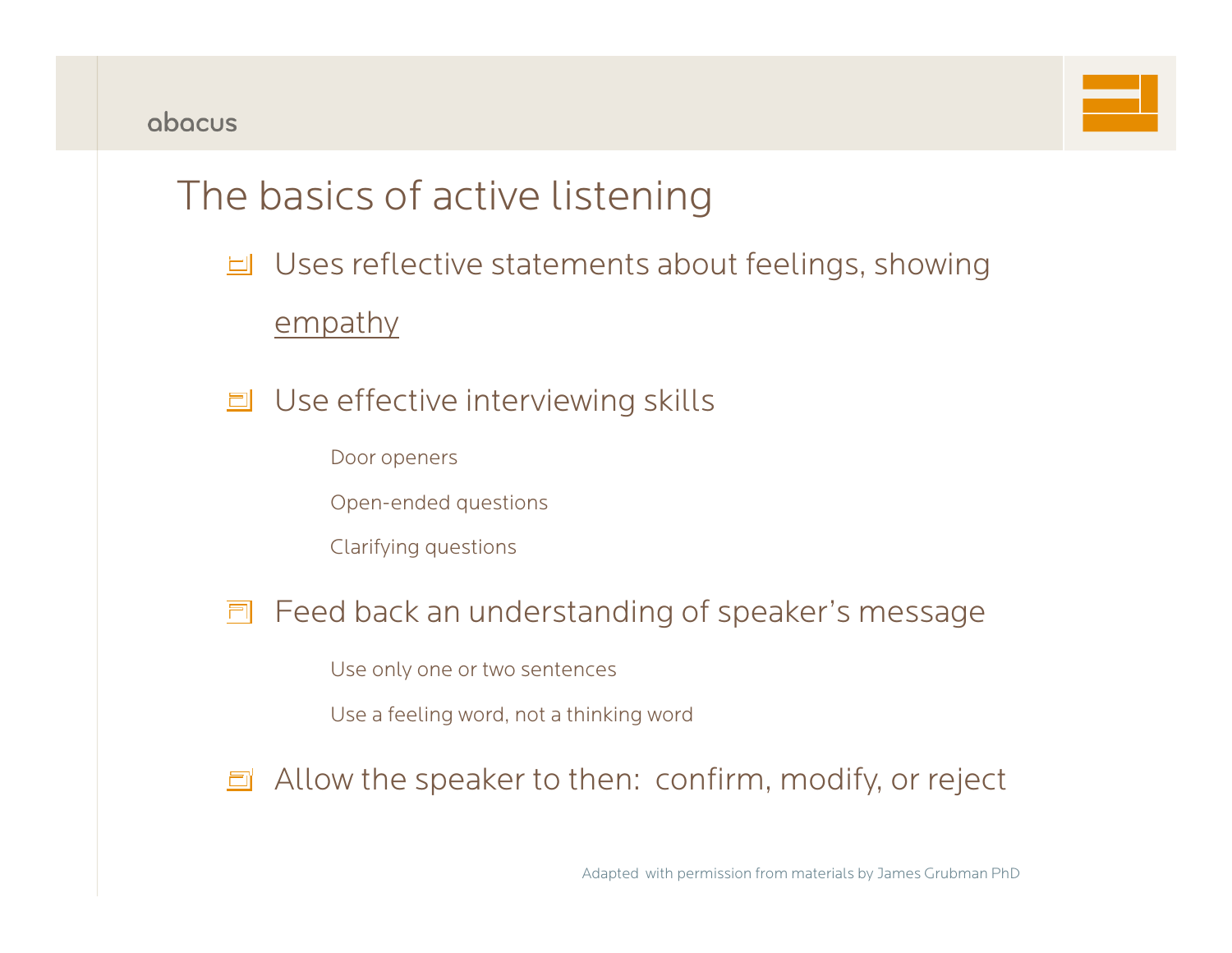#### abacus



| Intro                                         | Feelings    |             |             | [Content Issue]       |         |  |
|-----------------------------------------------|-------------|-------------|-------------|-----------------------|---------|--|
| Sounds like you are                           | Worried     | Angry       | Upset       | Happy                 | about   |  |
| Seems like you<br>feel                        | Afraid      | Irritated   | Depressed   | Relieved              | because |  |
| What I hear you<br>saying is that you<br>feel | Overwhelmed | Frustrated  | Sad         | Grateful              | that    |  |
| I get the<br>impression that<br>you are       | Anxious     | Nervous     | Fearful     | Looking<br>forward to | by      |  |
| I'm wondering if<br>you feel                  | Confused    | Mistrustful | Fragile     | Glad                  | with    |  |
| I have the sense<br>that you are              | Paralyzed   | Betrayed    | Disgusted   | Blamed                |         |  |
|                                               | Unsure      | Suspicious  | Concerned   | Alone                 |         |  |
|                                               | Abandoned   | Miss        | Discouraged |                       |         |  |
| "THINK"                                       | Unsupported | Stressed    | Ashamed     |                       |         |  |
|                                               |             |             |             |                       |         |  |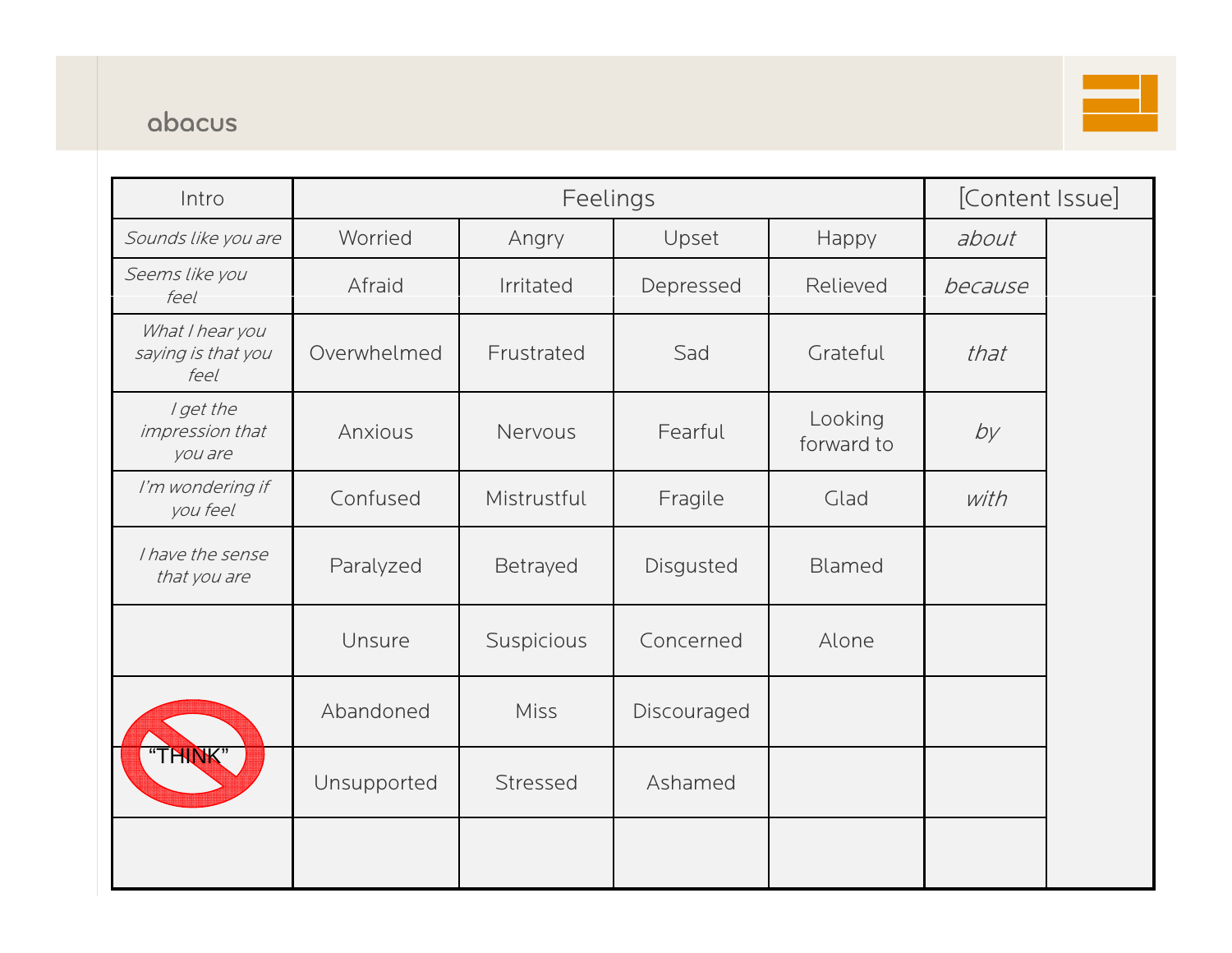

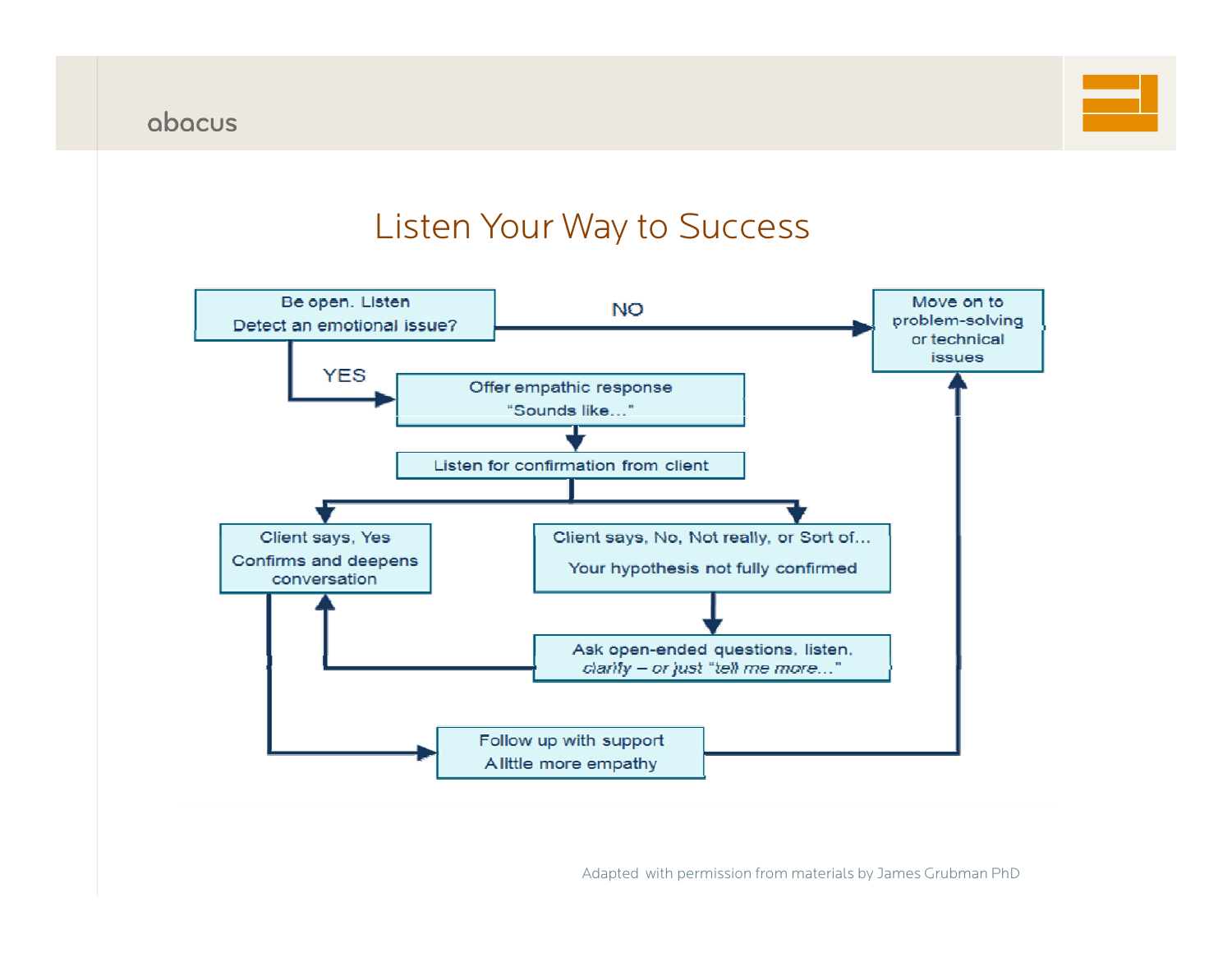

#### Physical and emotional behaviors

| E |  | Attending behaviors |
|---|--|---------------------|
|---|--|---------------------|

Eye contact, nodding, leaning in, sitting calmly, facial expression

Being able to stay quiet, tolerating emotion, smiling, showing concern



Tone of voice, variability of tone, emotions conveyed, facial expression, body movements, work actions

What you say and how you look should be consistent.  $\Box$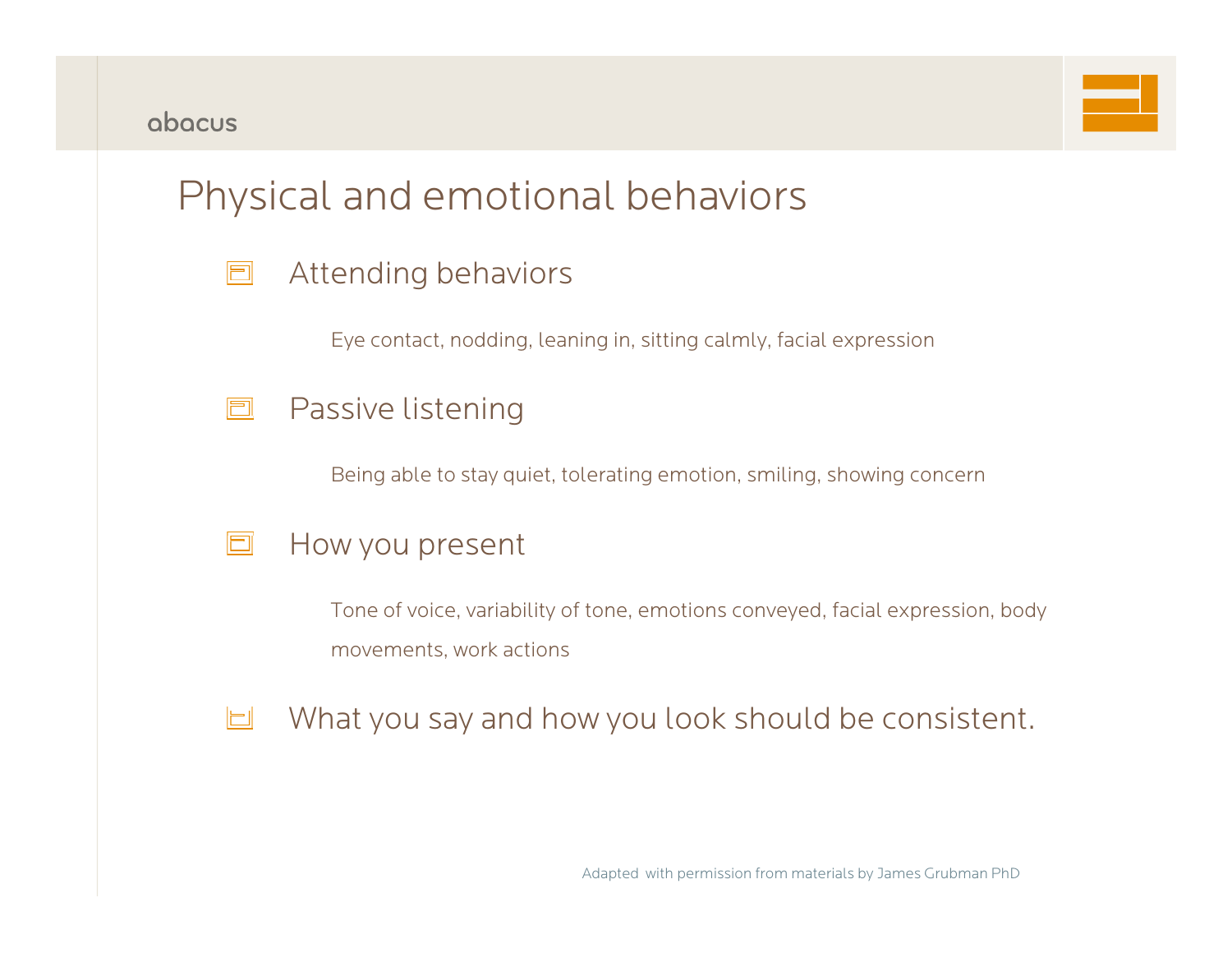### Managing the relationship

| $\Box$<br>Explain process |  |
|---------------------------|--|
|---------------------------|--|

"I'd like to..." - "We're going to…" - "Let me explain what I'd like to do next..."

#### Ask permission  $\boxed{\square}$

"I'd like to..." - "If it's okay with you, ..." - "With your permission, …" – "If you feel ready, …"

#### Bring up issues in the advising relationship  $\Box$

Discussion of private matters

Acknowledgement and discussion of issues of trust

Concerns, mistakes, fees

Compliments/appreciation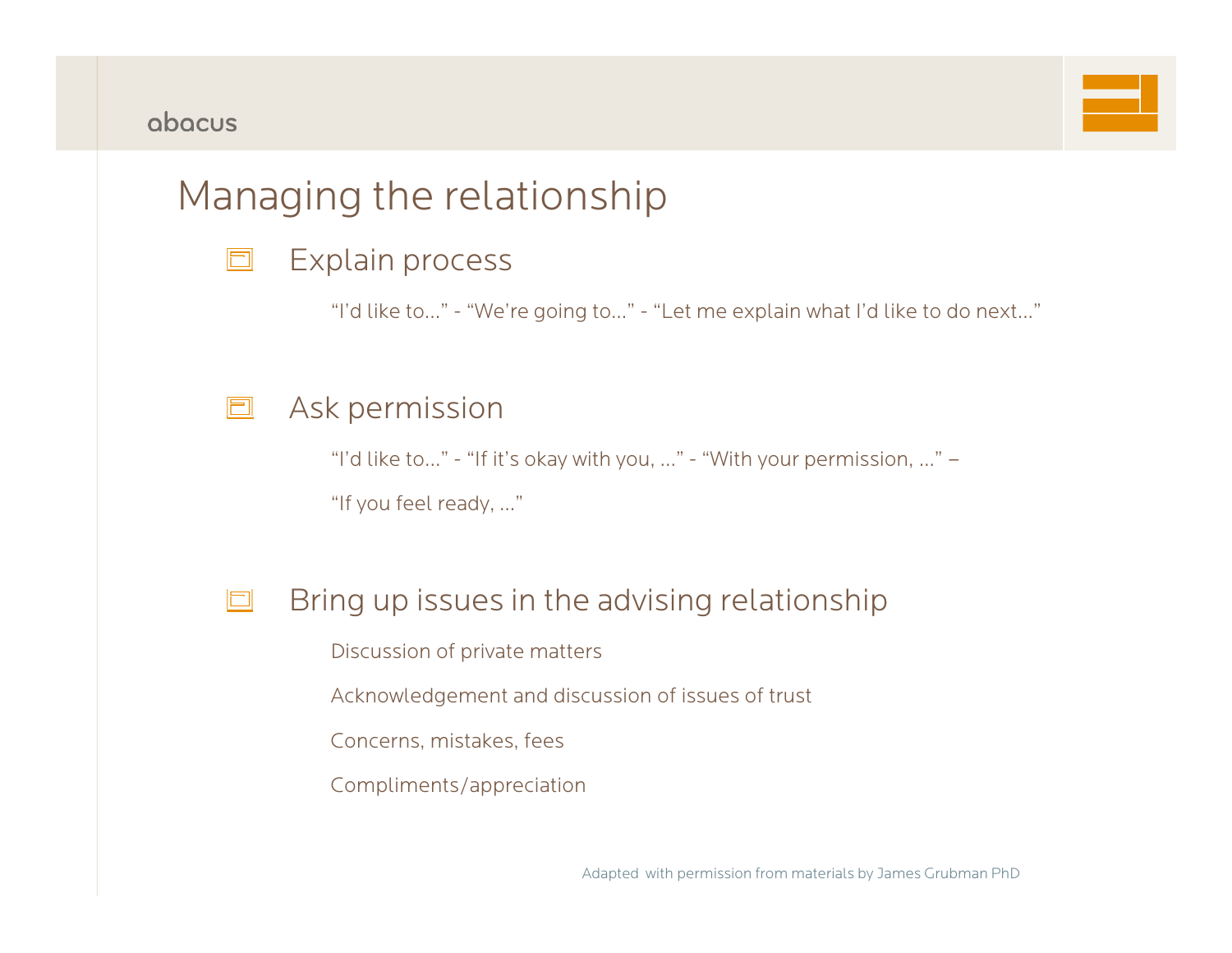



### *Bad* communication

#### Distancing behaviors  $\Box$

Sit away, fold arms, frown, looking elsewhere

- $\Box$ Finish client's sentences
- Interrupt frequently  $\Box$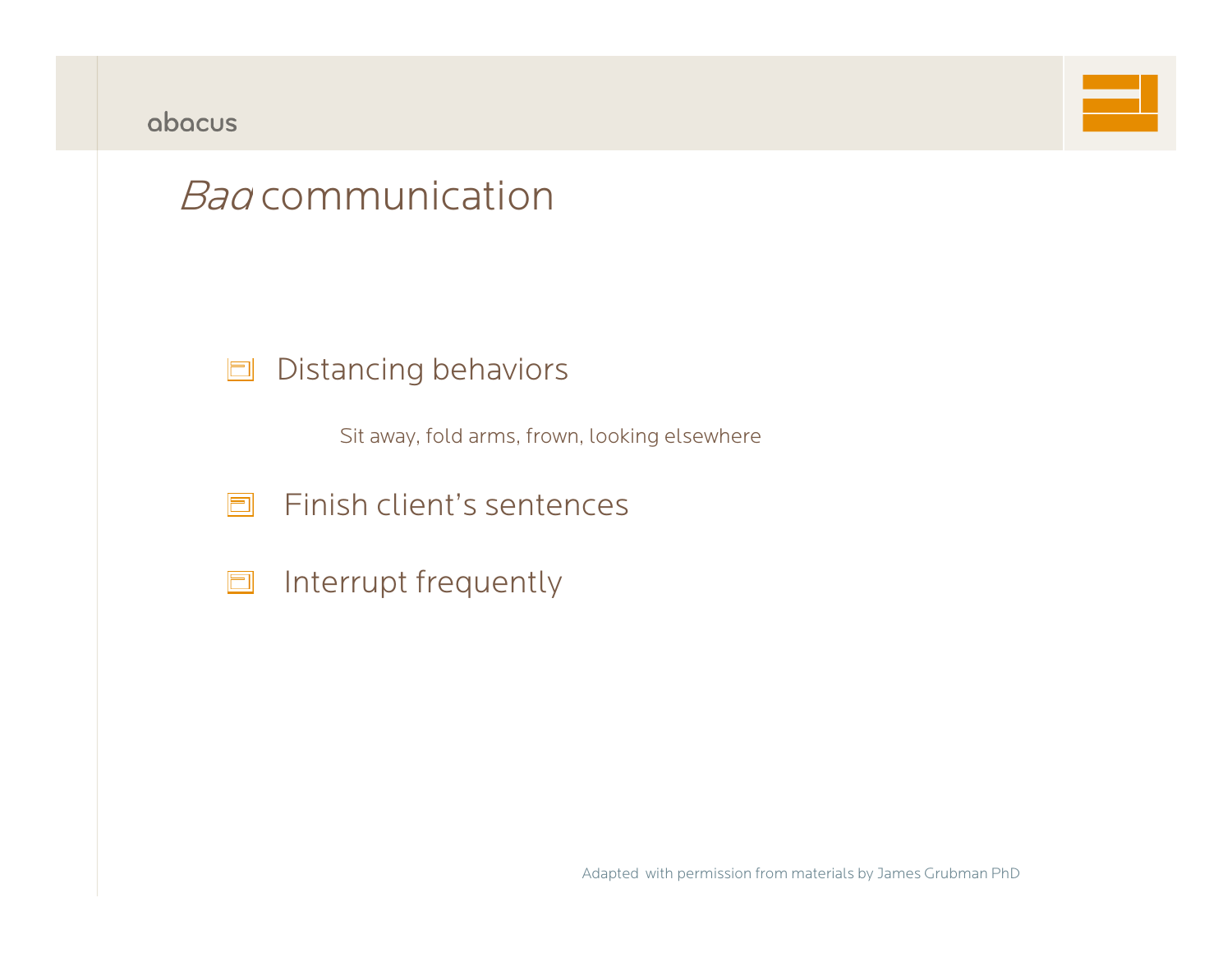## Speaking your client's language

Your tools

Use language that is appropriate for the individual's  $\Box$ experience and level of interest

Answer the most important question:  $\Box$ 

Why is this important?

Use metaphors and analogies  $\Box$ 

General

Specific to this client

- Graphics, pictures, gestures  $\Box$
- Build from simple to more complex  $\Box$
- Make it interactive a conversationE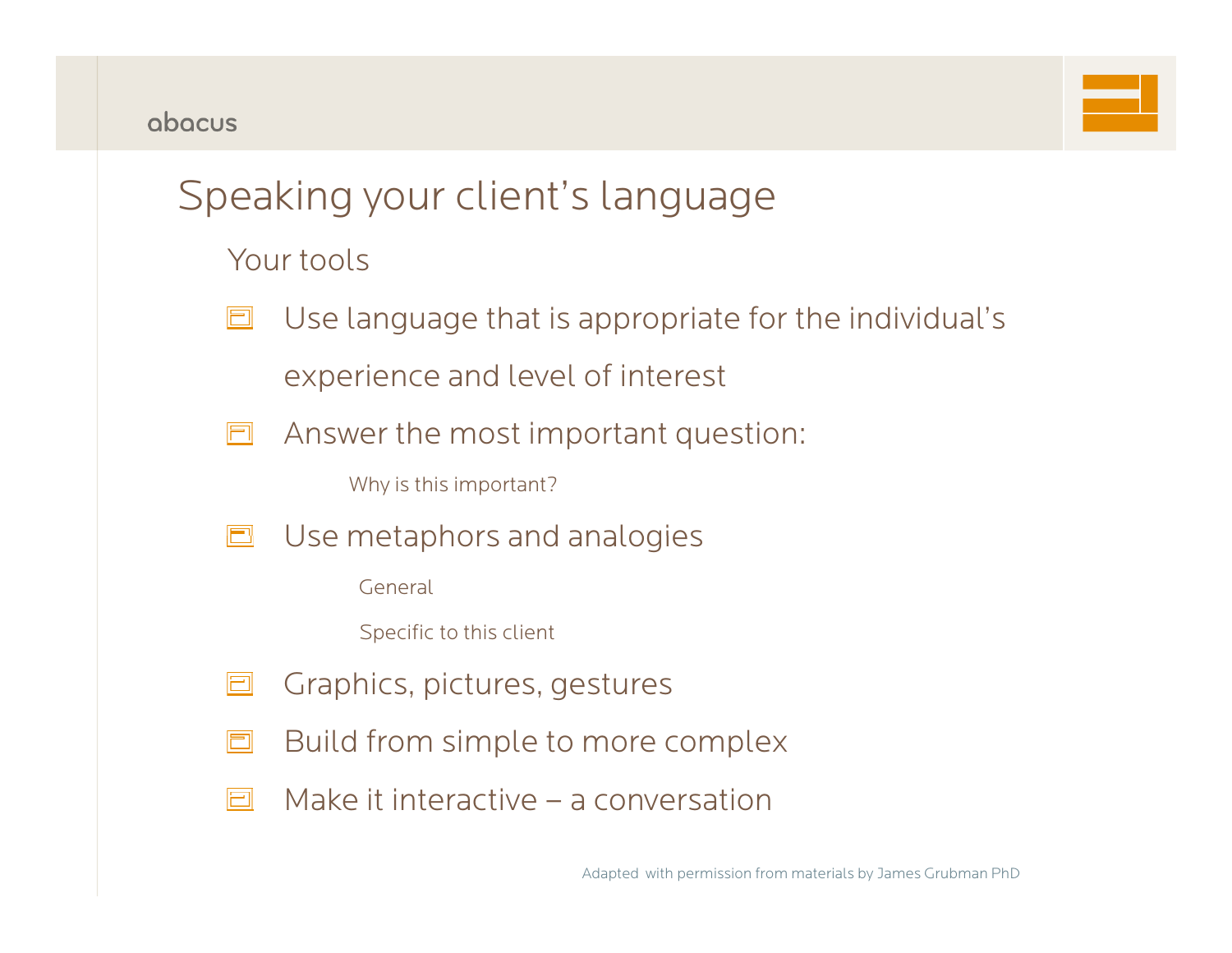

## Using the core communication skills in a networking situation

- Use effective interviewing open-ended questions E
- Use the tools of effective communication and look for:n
	- commonalities
	- connections
	- passions
- When ending the conversation reference something that was  $|\square|$ said in the conversation and close with the use of their name.
- Keep in mind that everyone at a networking event is there to  $\Box$ network.